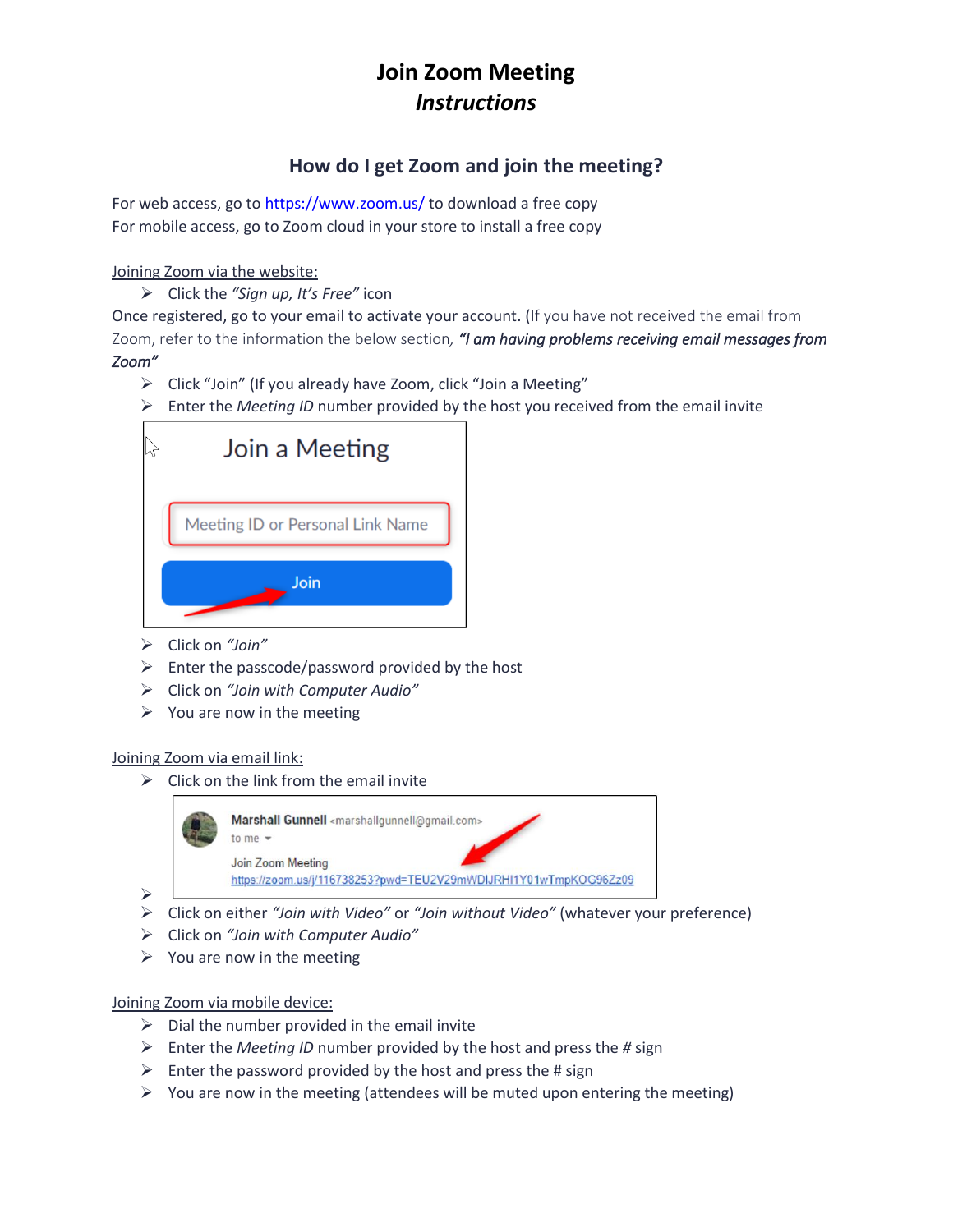# **Join Zoom Meeting** *Instructions*

#### Joining Zoom via App

You must have Zoom installed

- ➢ Open Zoom, and you'll be prompted to sign in
- $\triangleright$  Following are the options to sign-in:
	- o Sign in with SSO, Google, or Facebook. Selecting Google or Facebook will bring you to its respective sign-in page.
	- o If you Sign in using SSO, use *aerospace-org.zoomgov.us*

| Sign In                   |                |    |   | $\overline{2}$        |
|---------------------------|----------------|----|---|-----------------------|
| marshallgunnell@gmail.com |                |    | ۹ | Sign In with SSO      |
| Password<br>************  | Forgot?        | or | G | Sign In with Google   |
| Keep me signed in         | <b>Sign In</b> |    | f | Sign In with Facebook |

Whichever sign-in method you choose, once that process is complete, you'll be on the home page of the Zoom app.

- ➢ Select *"Join a Meeting"*
- ➢ Enter the *Meeting ID* number provided by the host you received from the email invite
- ➢ Click *Join Meeting*
- $\triangleright$  Enter the password/passcode provided by the host
- ➢ Click Got It when prompt, "Allow Zoom access permission"
- $\triangleright$  Click Allow
- ➢ Click either "Join with Video" or "Join without Video" (whatever your preference)
- $\triangleright$  You are now in the meeting

You can also access the App using the link provided by the host from the email invite

- $\triangleright$  Click on the link from the email invite
- $\triangleright$  Click on Join Meeting
- $\triangleright$  Enter your name; please do not use nicknames
- ➢ Click either "Join with Video" or "Join without Video" (whatever your preference)
- $\triangleright$  You are now in the meeting